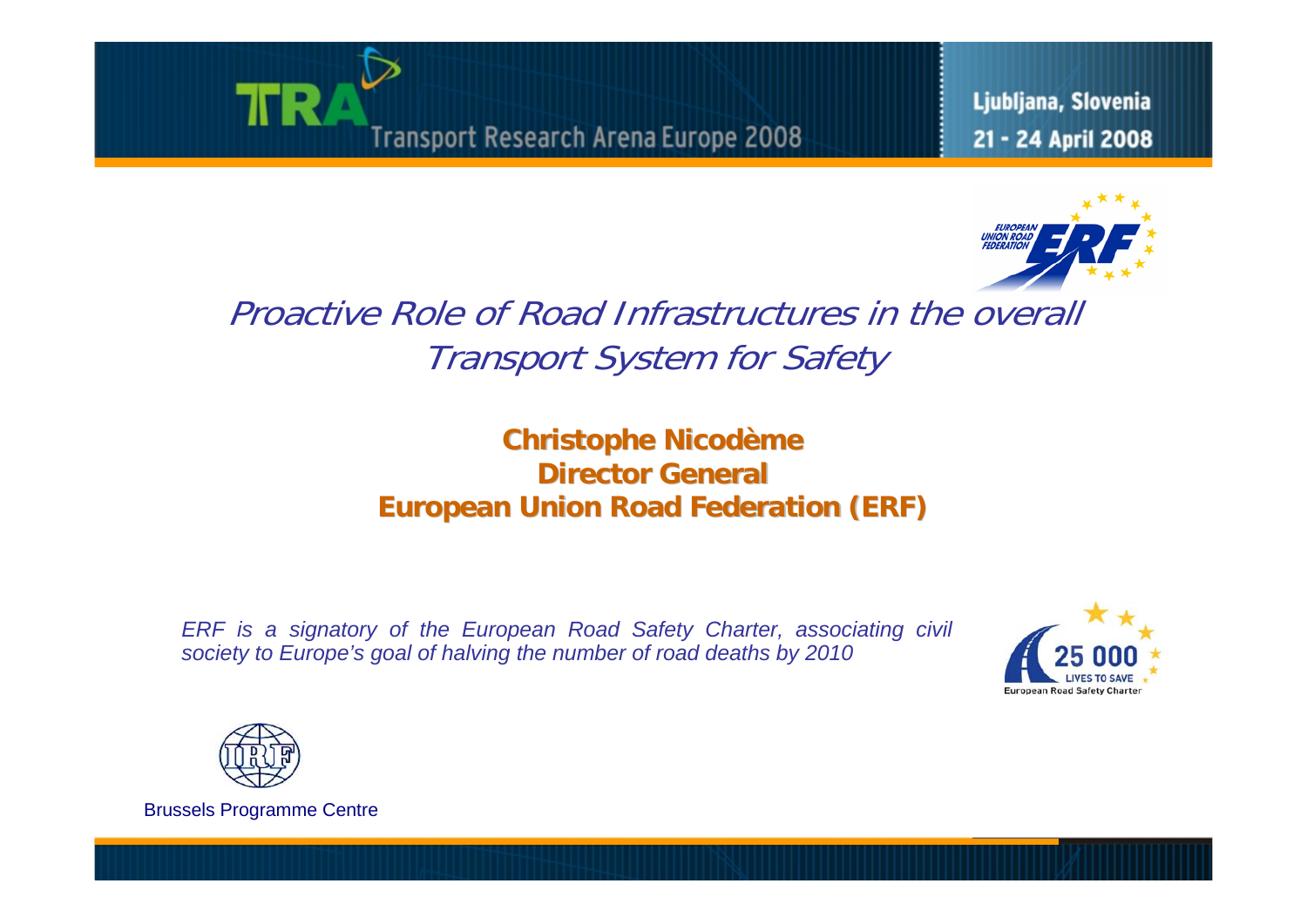

Ljubljana, Slovenia 21 - 24 April 2008

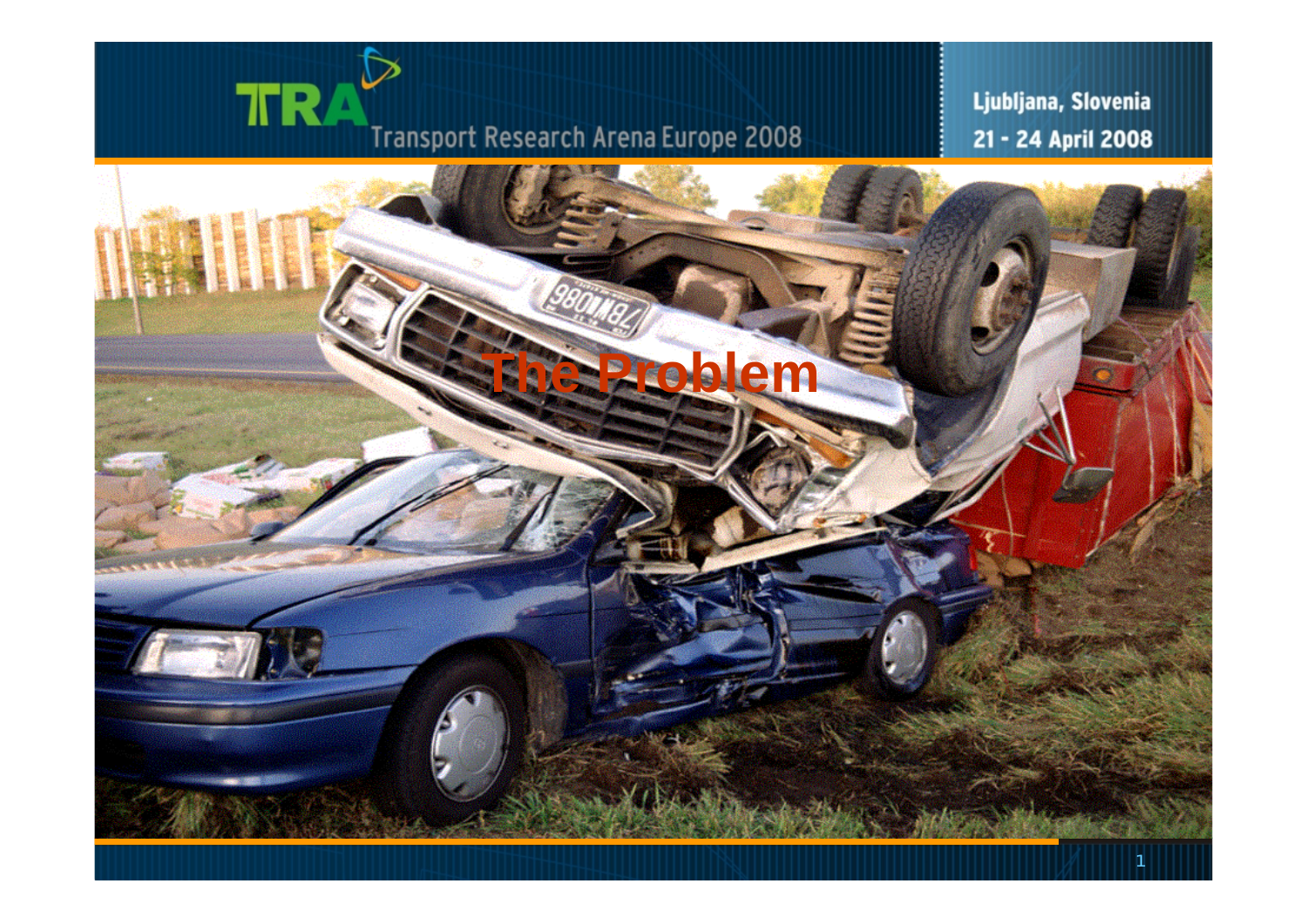

**The ERF**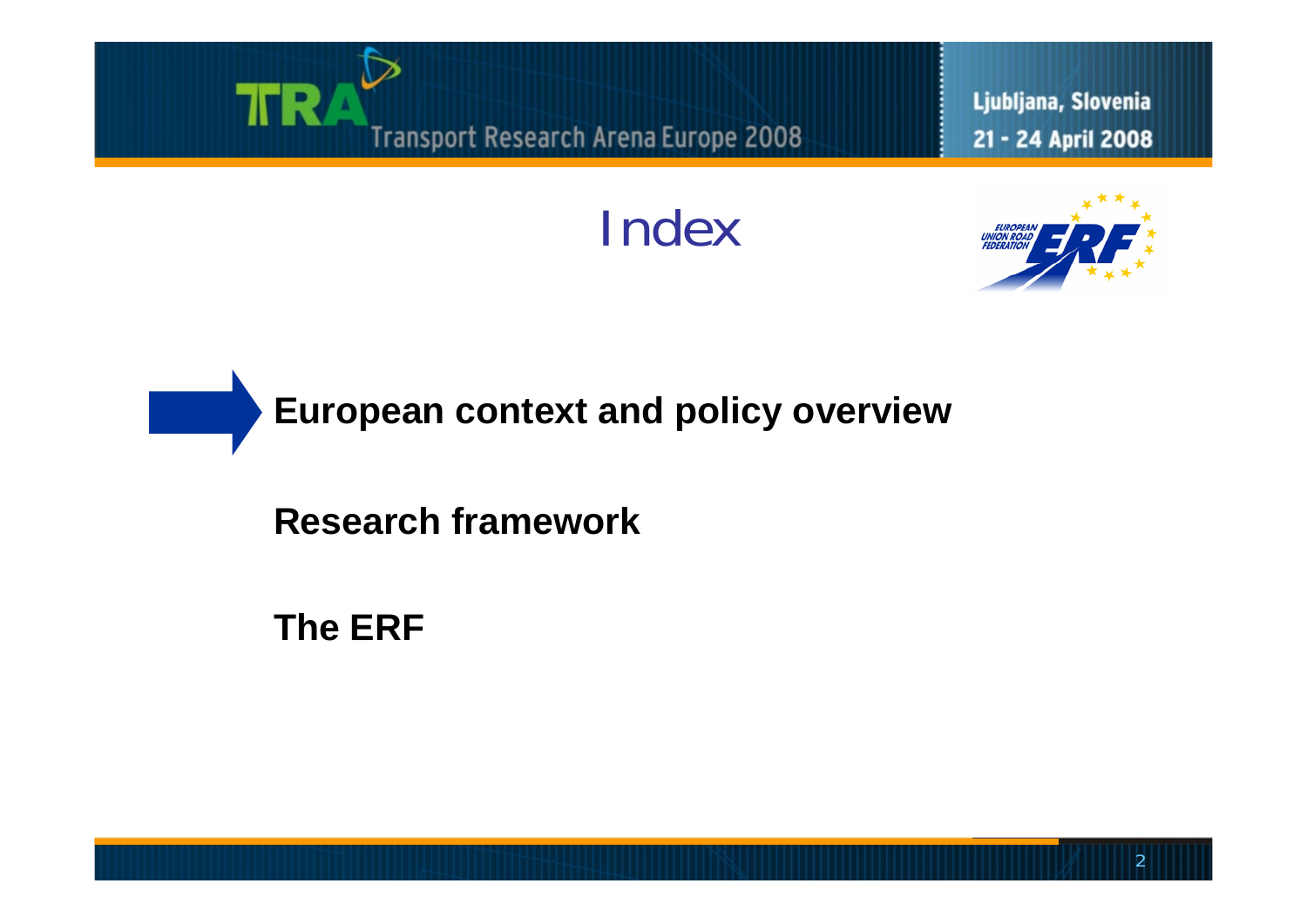

### **The European Context (1/2) The European Context (1/2)**





Evolution of Fatalities in EU-25 (2006)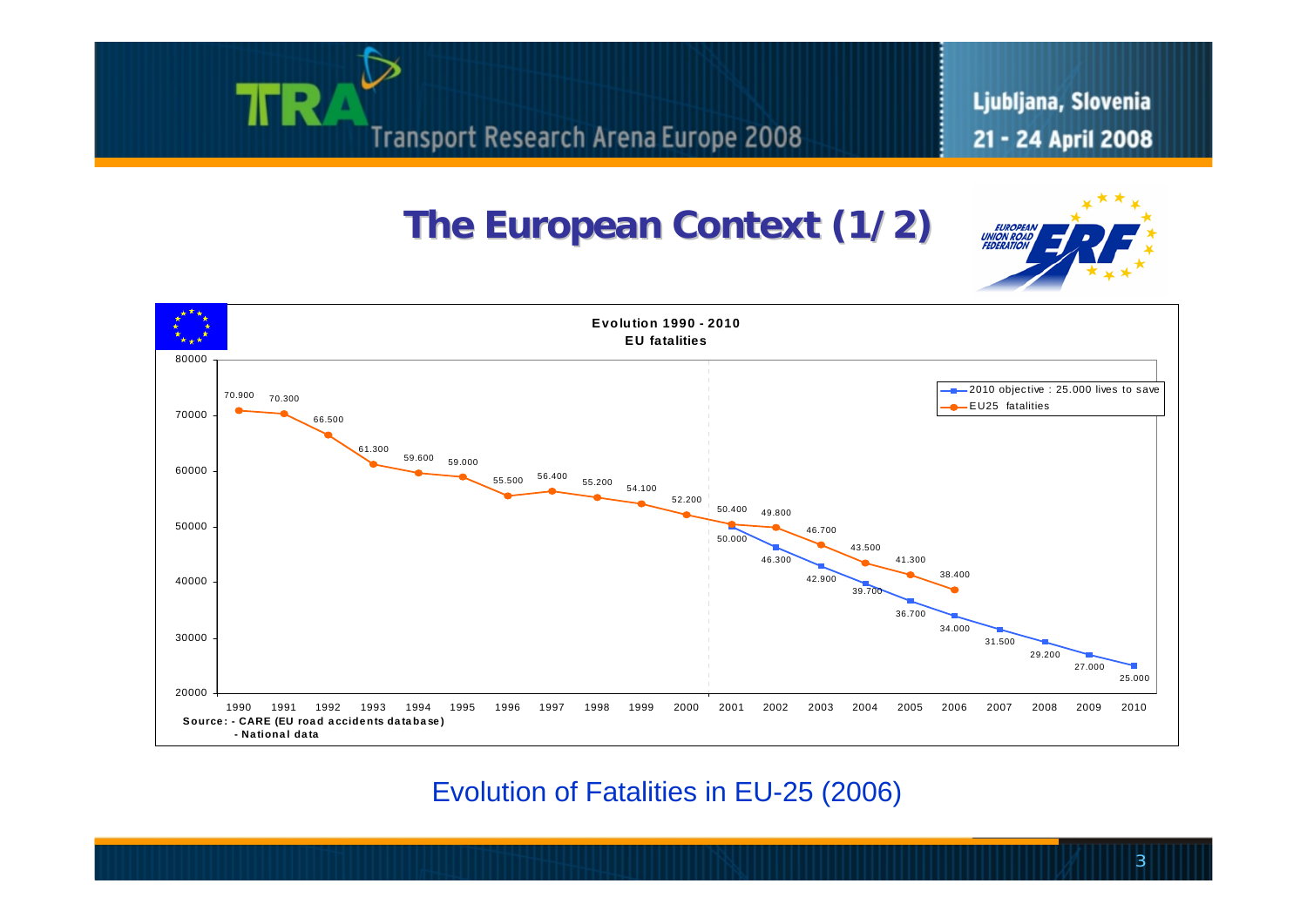

**The European Context (2/2) The European Context (2/2)**



- Road Safety levels in Europe remain preoccuppying
- Road Safety remains a major societal issue in Europe
- Official incident statistics significantly understate **the importance of the road as a major contributing factor**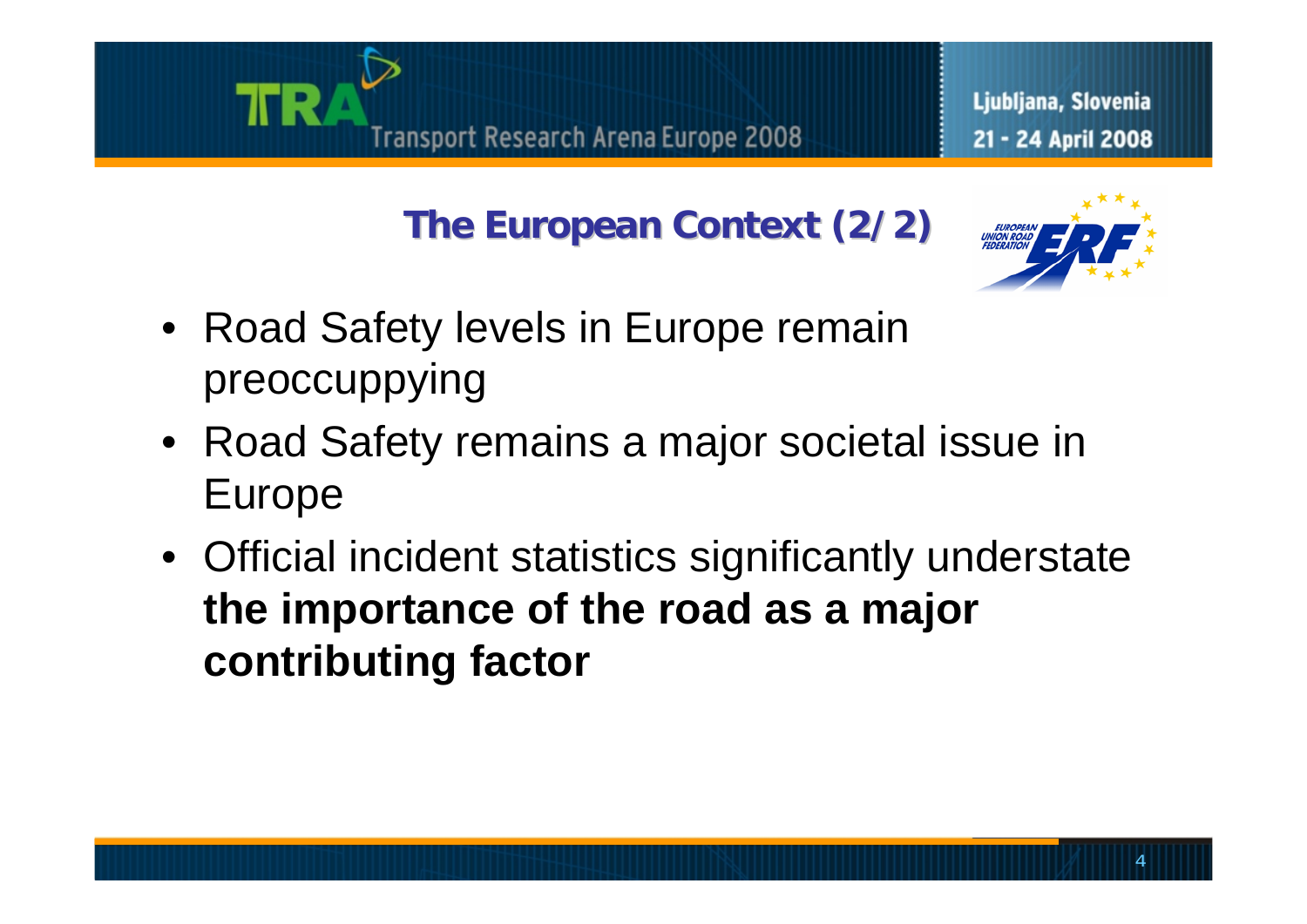

## **A shared responsibility (1/2) A shared responsibility (1/2)**



## **The EU has legal obligations arising from the Treaty…**



- $\checkmark$  Article 71: measures to improve road safety integrated within Common Transport Policy.
- $\checkmark$  Article 155: technical harmonisation and interoperability of the Trans European Network (financing through Cohesion Fund).
- $\checkmark$  Article 152: public health and consumer protection issues.

**The 2003 RSAP (European Commission's Road Safety Action Programme) translates these obligations into an action plan …but shares the overall responsibility for road safety**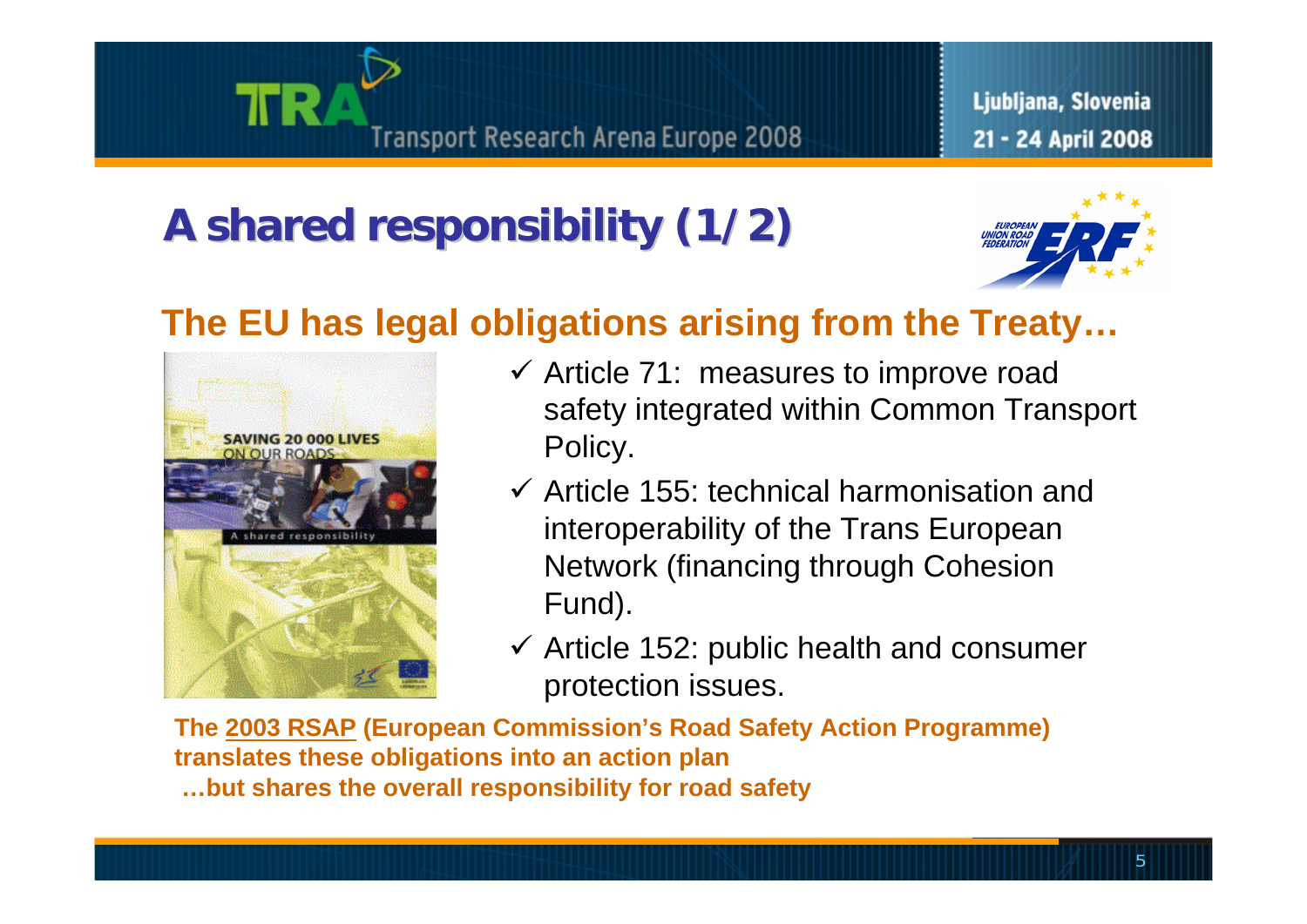

## **A shared responsibility (2/2) A shared responsibility (2/2)**



### **The RSAP proposes actions on:**

- $\bullet$ **Driver Behaviour:** better driver education & enhanced traffic law enforcement
- **Vehicle Safety**: technical inspections, active & passive safety measures, use of Galileo
- **Road Infrastructure**:

Sharing of Best Practices, elimination of Black Spots, New Approach to Road Infrastructure Safety Management!

 $\bullet$  **->** October 2006: *Proposal for a Directive on Road Infrastructure Safety Management*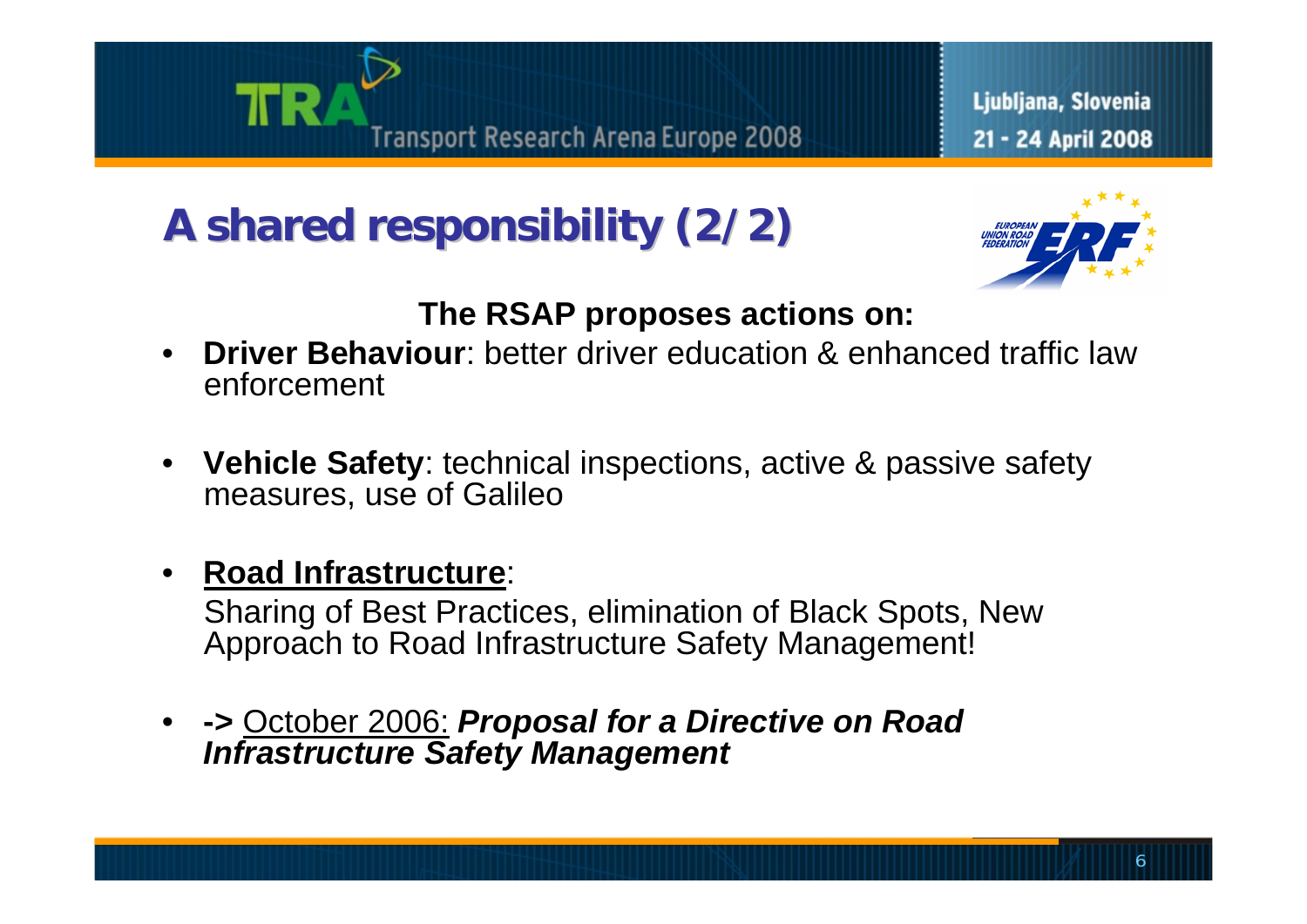

## **The Infrastructure Safety Directive (1/3)**



### **Europe's most ambitious legislation is still to come**

- $\checkmark$  Framework legislation on road infrastructure management applicable to the **TERN (Trans-European Road Network)**
- $\checkmark$  Provides guidance *(mentality change)* to ensure safety is integrated at **all stages of road design, construction and management**
- $\checkmark$ Who will it affect?
	- $\blacktriangleright$  **Road authorities**: safety procedures integrated in all phases of road planning, design, construction and operation
	- $\blacktriangleright$  **Road engineers**: compulsory qualifications and certification, best practice exchanges
	- $\blacktriangleright$ **Motorists**: introduction of "black spots" signposts
- $\checkmark$ **1,300 lives could be saved every year!**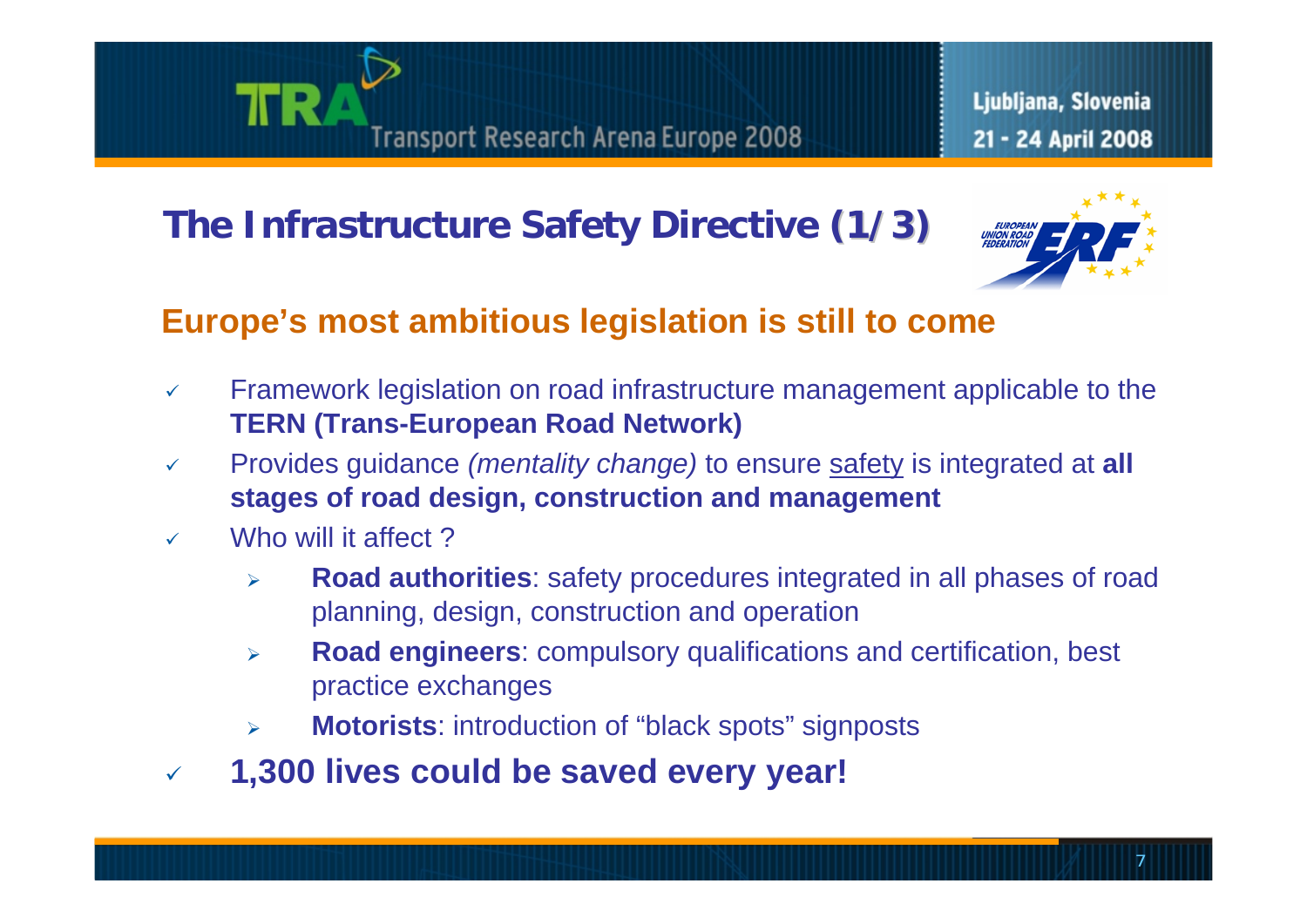## **The Infrastructure Safety Directive (2/3)**

#### **Preventive strategies:**

- • For new roads and major changes of operation: Safety Impact Assessment.
- •At pre-opening stage: **Safety Audits**.
- •As part of regular road maintenance: Safety Inspections.

#### **Audit report:**

- $\checkmark$  Delivers an idenpendent evaluation of the road's accident potential
- $\checkmark$  Identifies any potential safety deficiencies
- $\checkmark$  Makes recommendations to changes in the design

Î **30% of problems identified during an audit will occur within 5 years unless the recommendations are implemented.**



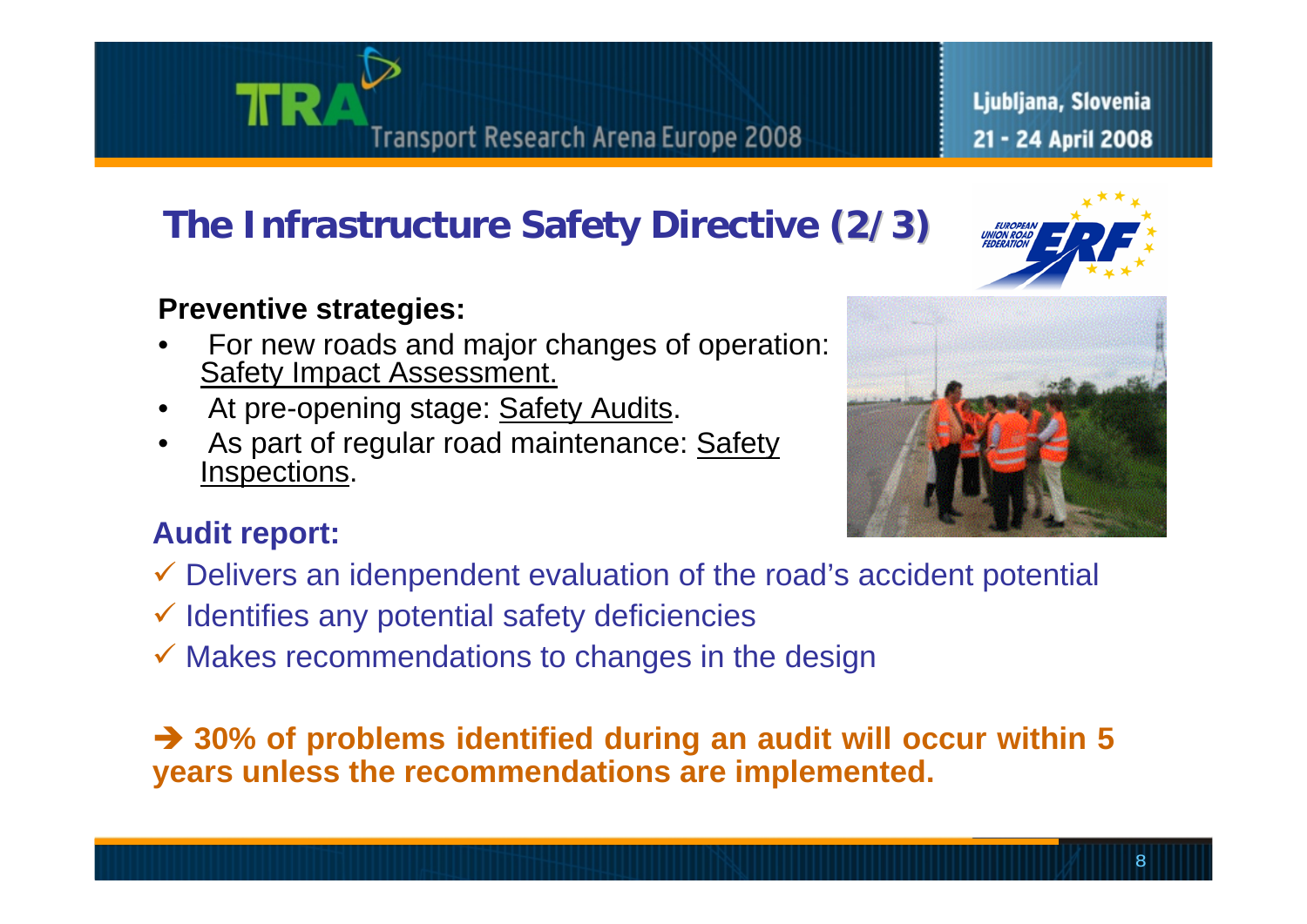## **The Infrastructure Safety Directive (3/3)**

#### **2007:**

- • European Parliament's Transport Committee voted against the proposed Directive (1 vote margin).
- • EP Plenary decided not to hold vote, but referred the matter back to the Committee for reconsideration.

#### **Further Steps:**

 $\checkmark$  In February 2008, the TRAN Committee voted in favour of the proposal.

 $\checkmark$  EP and Council to decide via Codecision procedure.

#### Î **Vote in second quarter of 2008!**





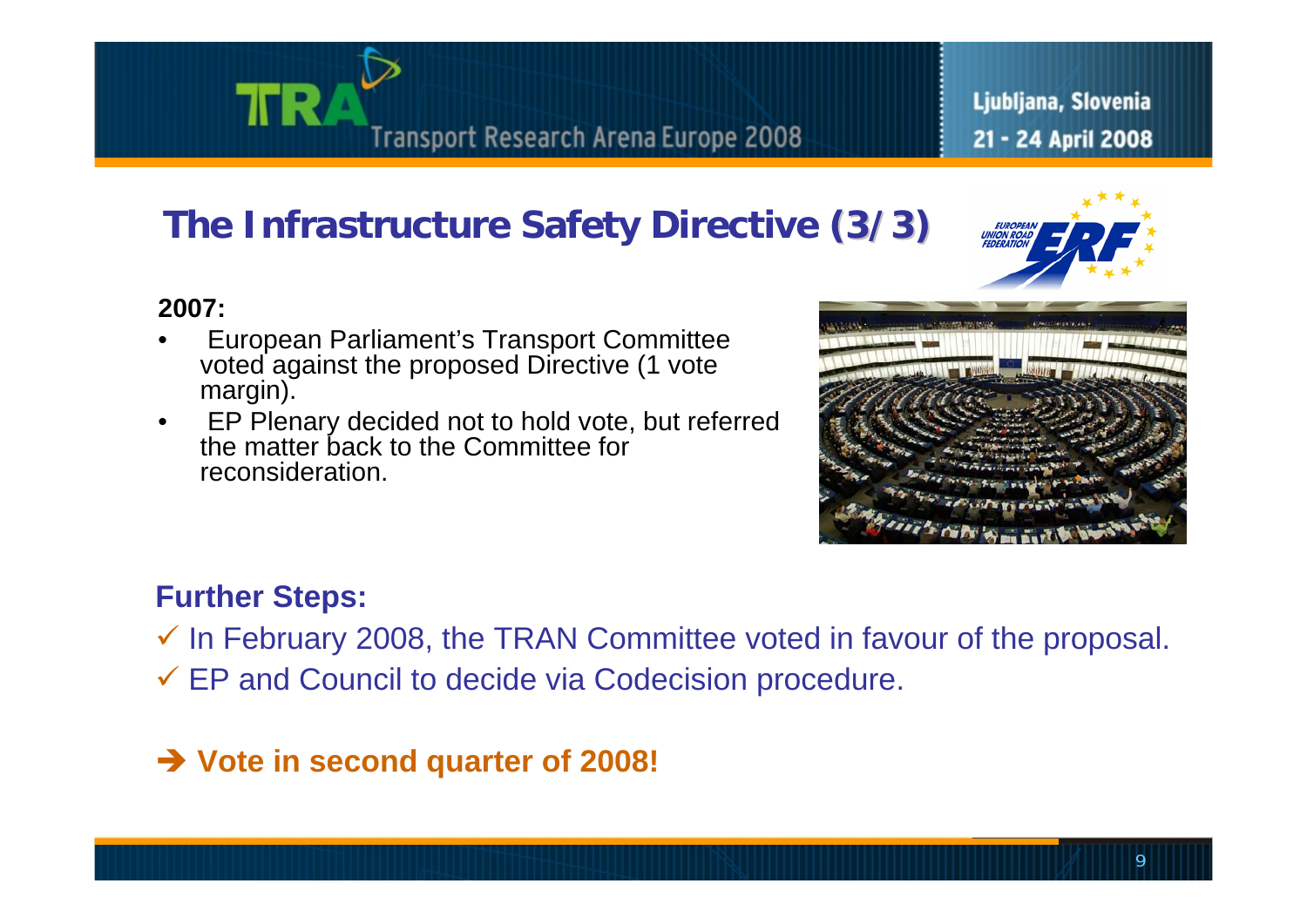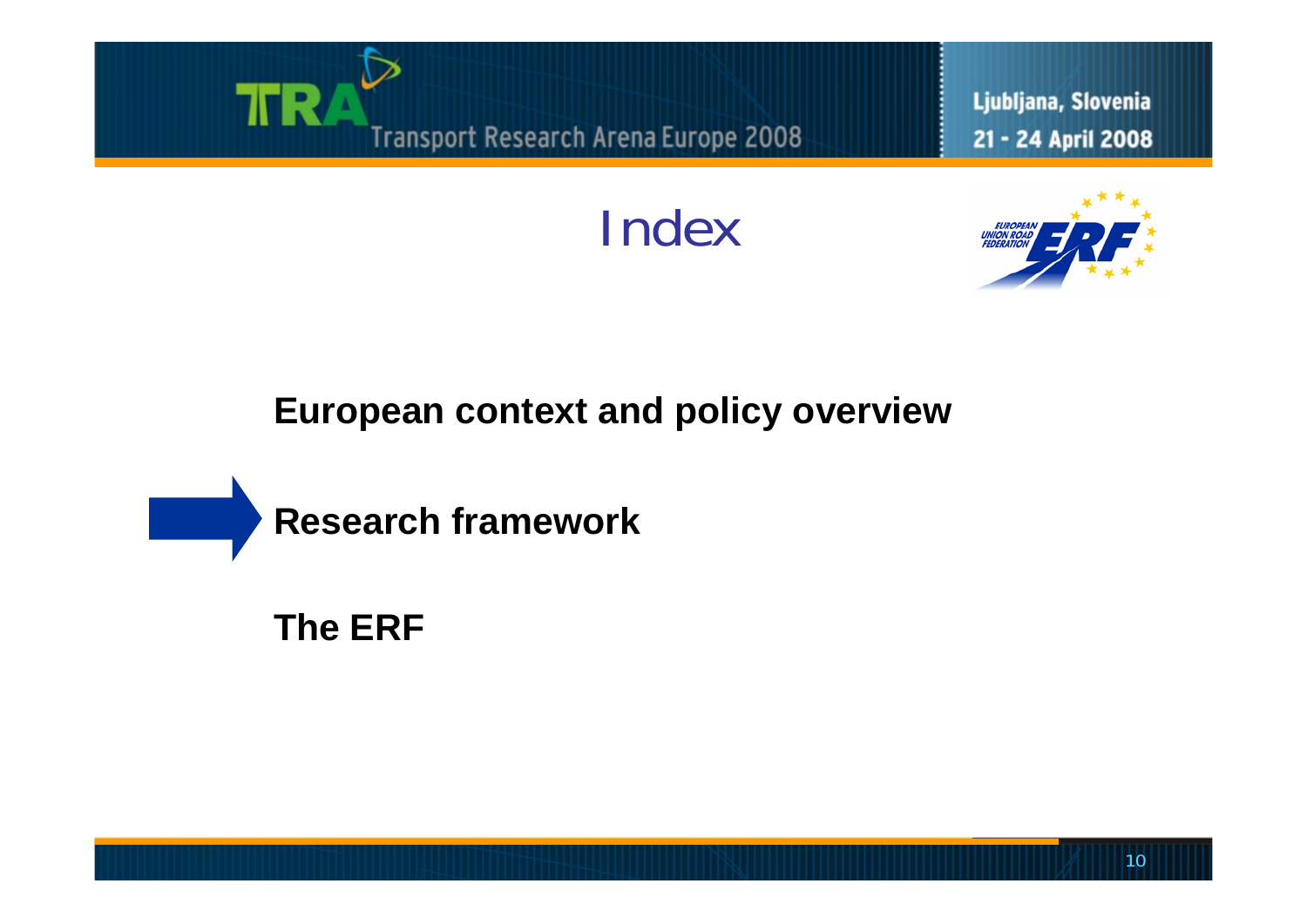

## **Driving seems so easy Driving seems so easy … (1/3)**



- The weakest link ? driver **HUMAN MACHINE FACTORS FACTORS** road vehicle equipment PHYSICAL FACTORS  $(1, +q = v^2/g^*r)$
- $\Box$  Most crashes occur when ordinary people make ordinary mistakes.
- $\Box$  Accidents as an aggregate are systematically over-represented at certain locations and in certain circumstances
- П Need for :
- $\checkmark$ Self-explaining roads
- $\checkmark$ Forgiving roads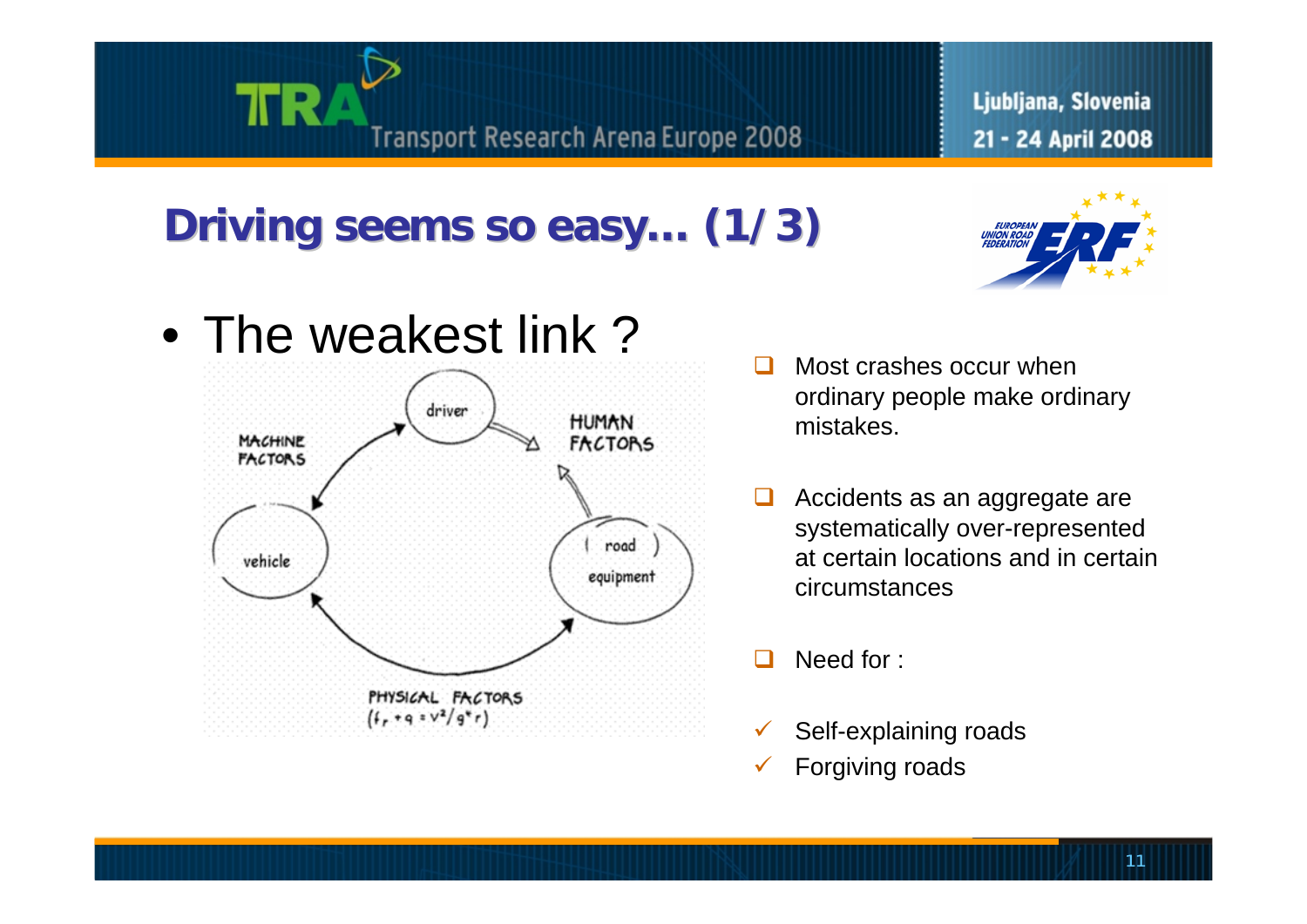

## **Driving seems so easy... (2/3)**

## **Case study**



#### The driver

Young, inexperienced, driving fast

The car

Worn rear tires

The road Wet, no protective devices





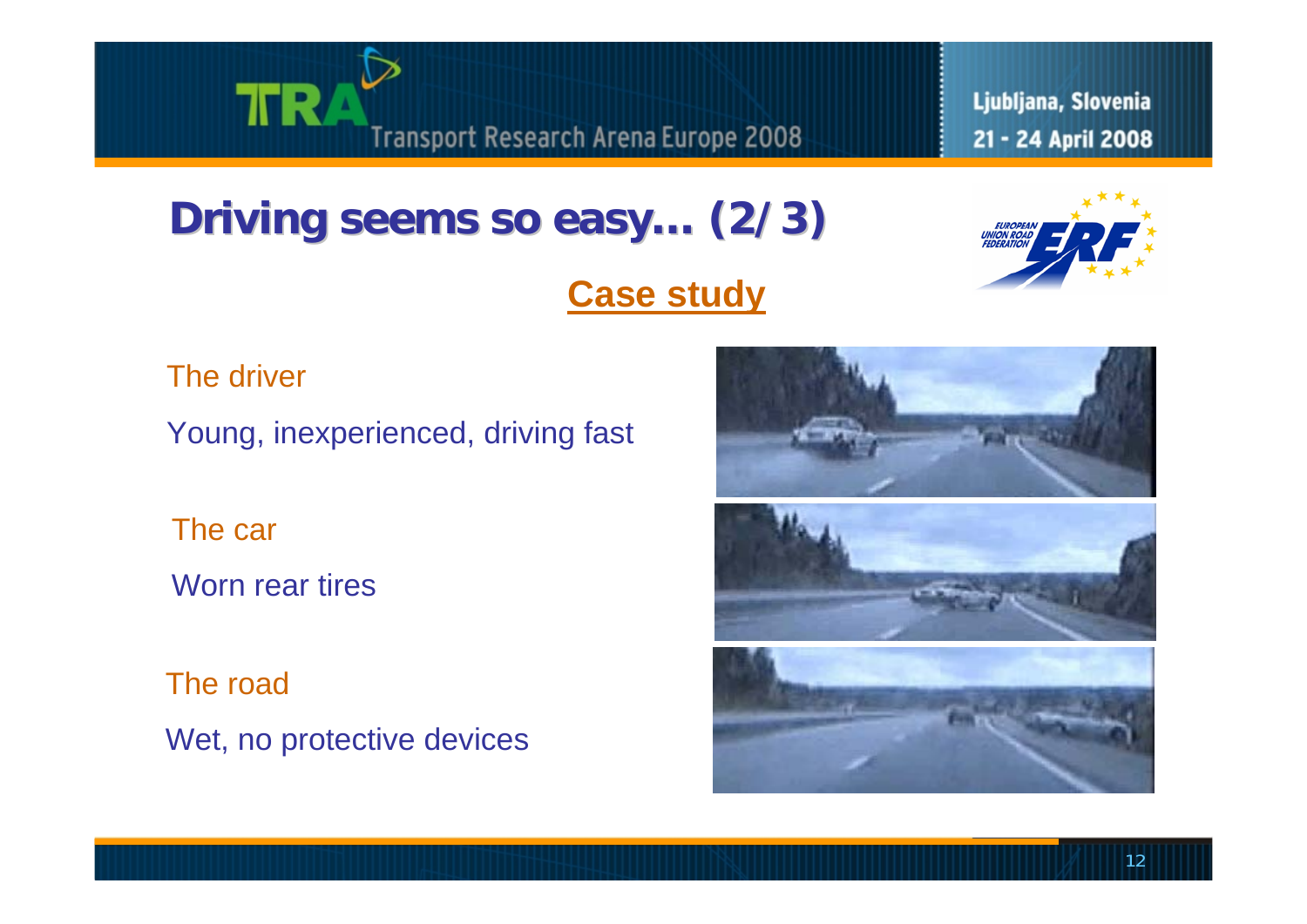

## **Driving seems so easy Driving seems so easy … (3/3)**



How can accidents be avoided ?• Acting on the driver –More training, graduate licenses  $\bullet$  Acting on the car –speed limitation devices, improved stability programmes • Acting on the road – passive safety devices, porous road surfacing, Driving mistakes will remain a fact of lifeNecessary, but important phase-in time Immediate

driver information (VMS, road signs, etc.)

effect!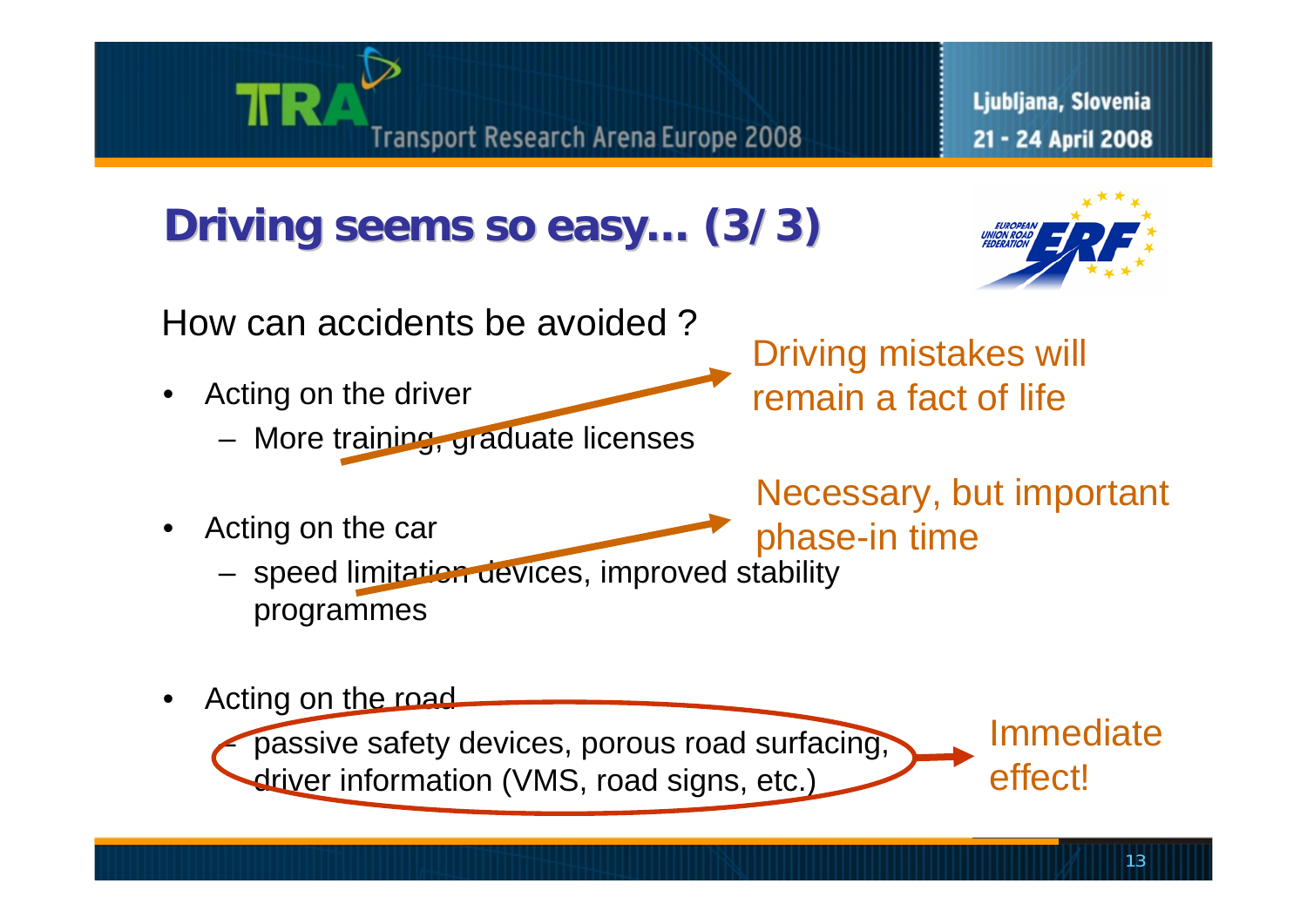

Ljubljana, Slovenia 21 - 24 April 2008

## **The teachings of European research The teachings of European research**



Obvious problems:

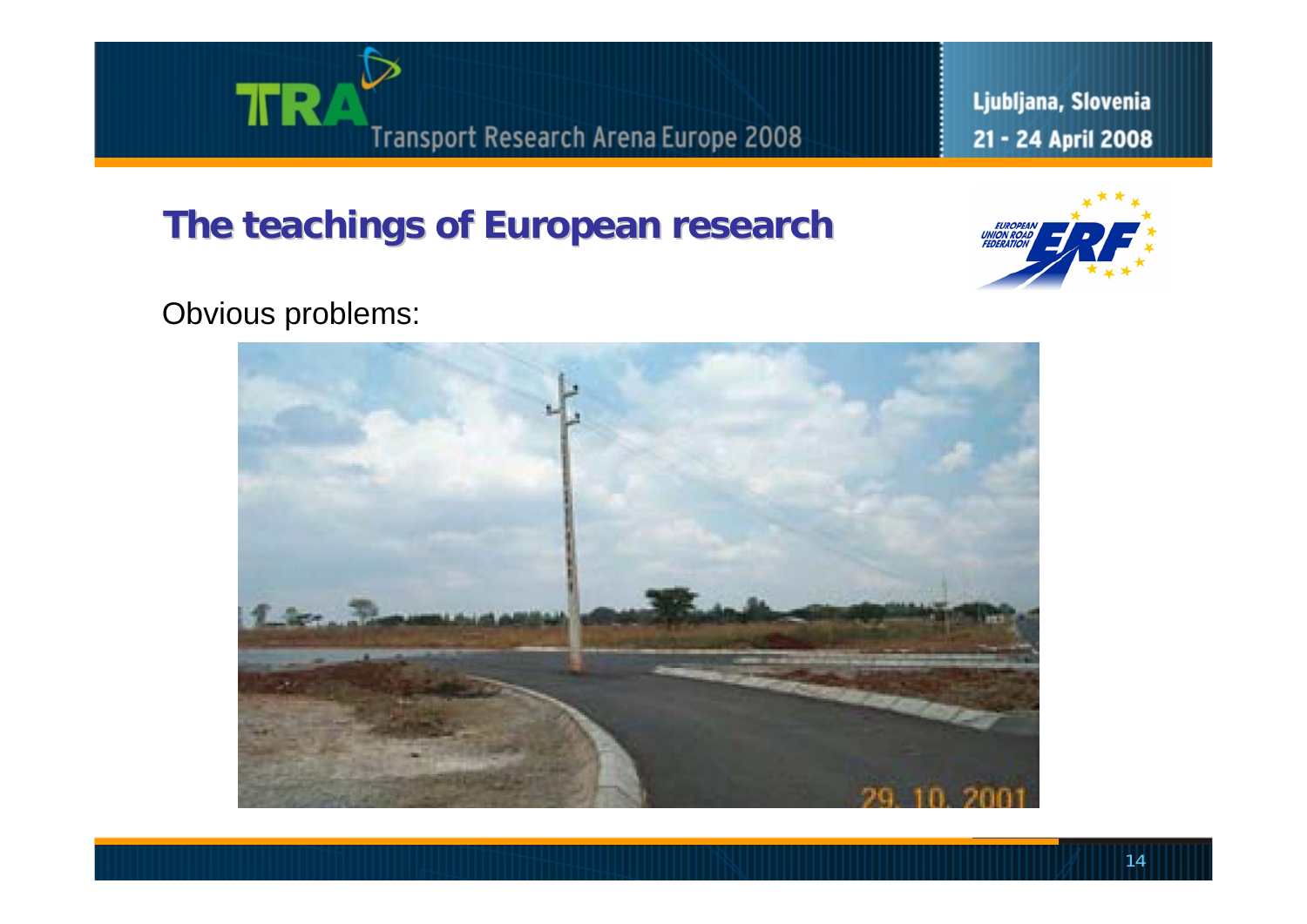## **The teachings of European research The teachings of European research**

Ljubljana, Slovenia 21 - 24 April 2008



Less obvious problems:

TR



**Vehicle travels behind protection system**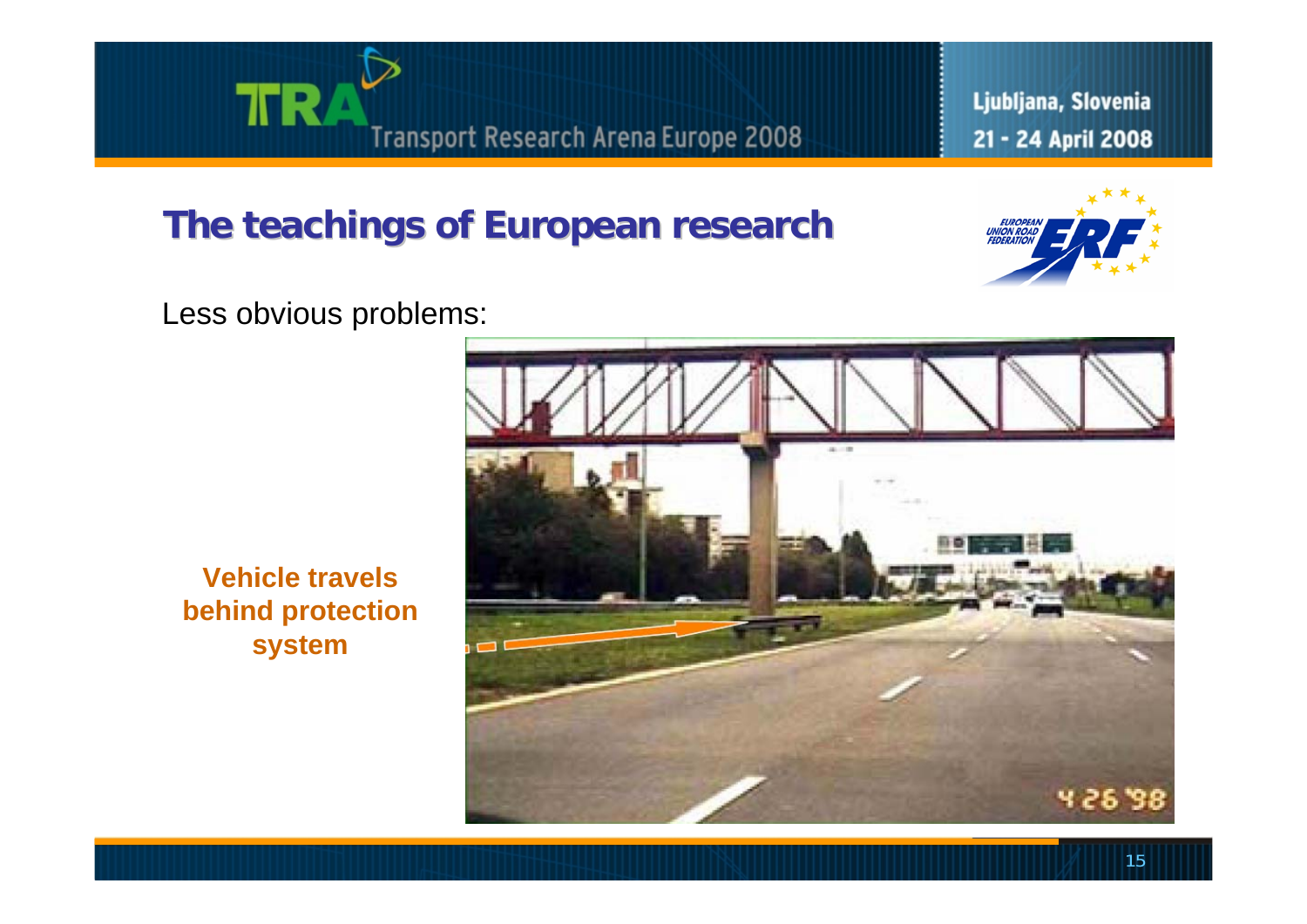

## **The teachings of European research The teachings of European research**

- • Problem faced today in road design and roadside safety is not a lack of safety devices but a lack of direction in the implementation, maintenance, and operation of these devices.
- • Crucial information is often unavailable to road engineers:





- $\triangleright$  What is the most common single vehicle collision configuration?
- $\blacktriangleright$ What is the effectiveness of passive safety devices ?
- $\blacktriangleright$  What road geometric and surface characteristics are likely to trigger accidents?
- $\Rightarrow$  European research programmes can assist network managers in anticipating road accidents and prioritising safety decisions!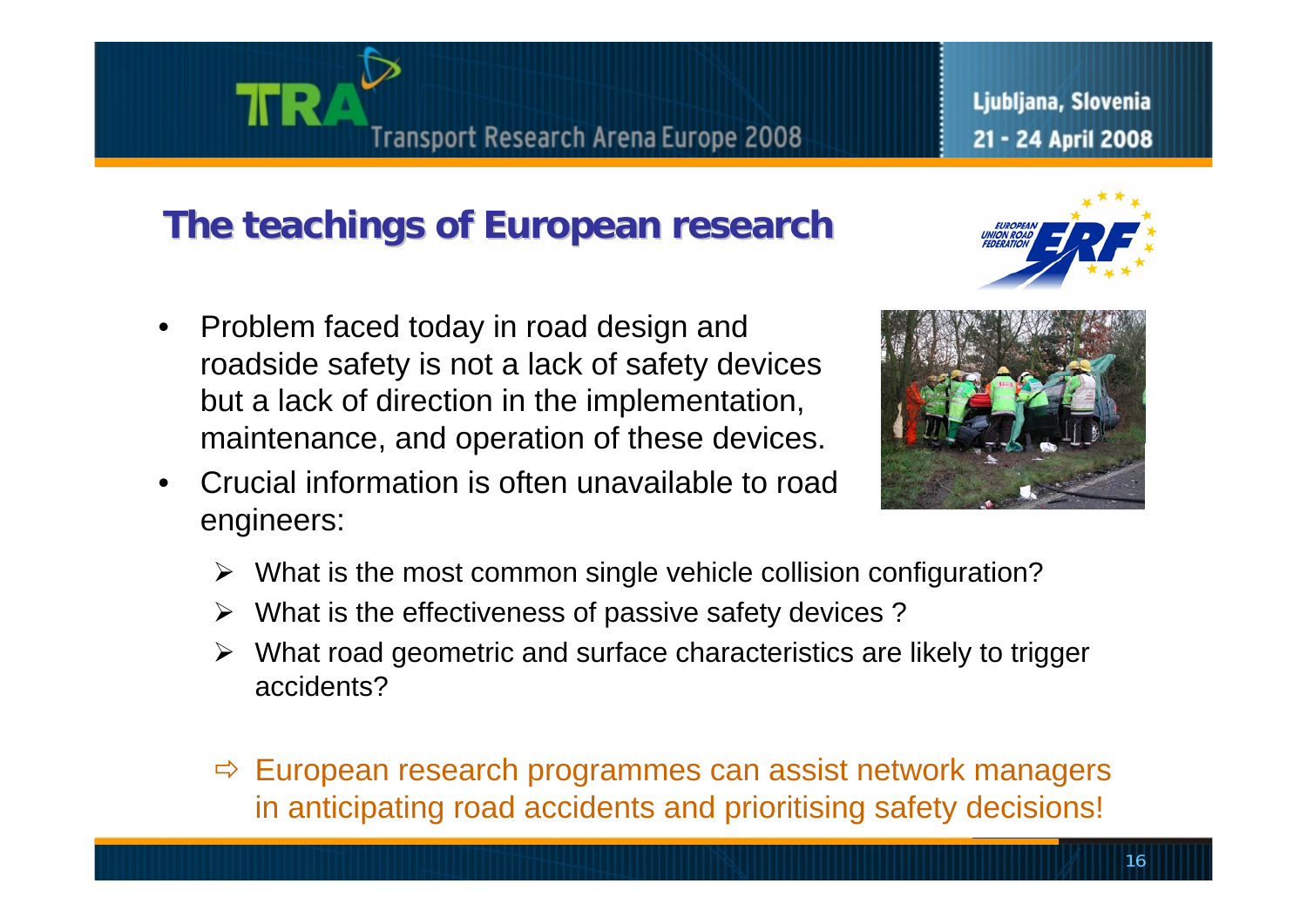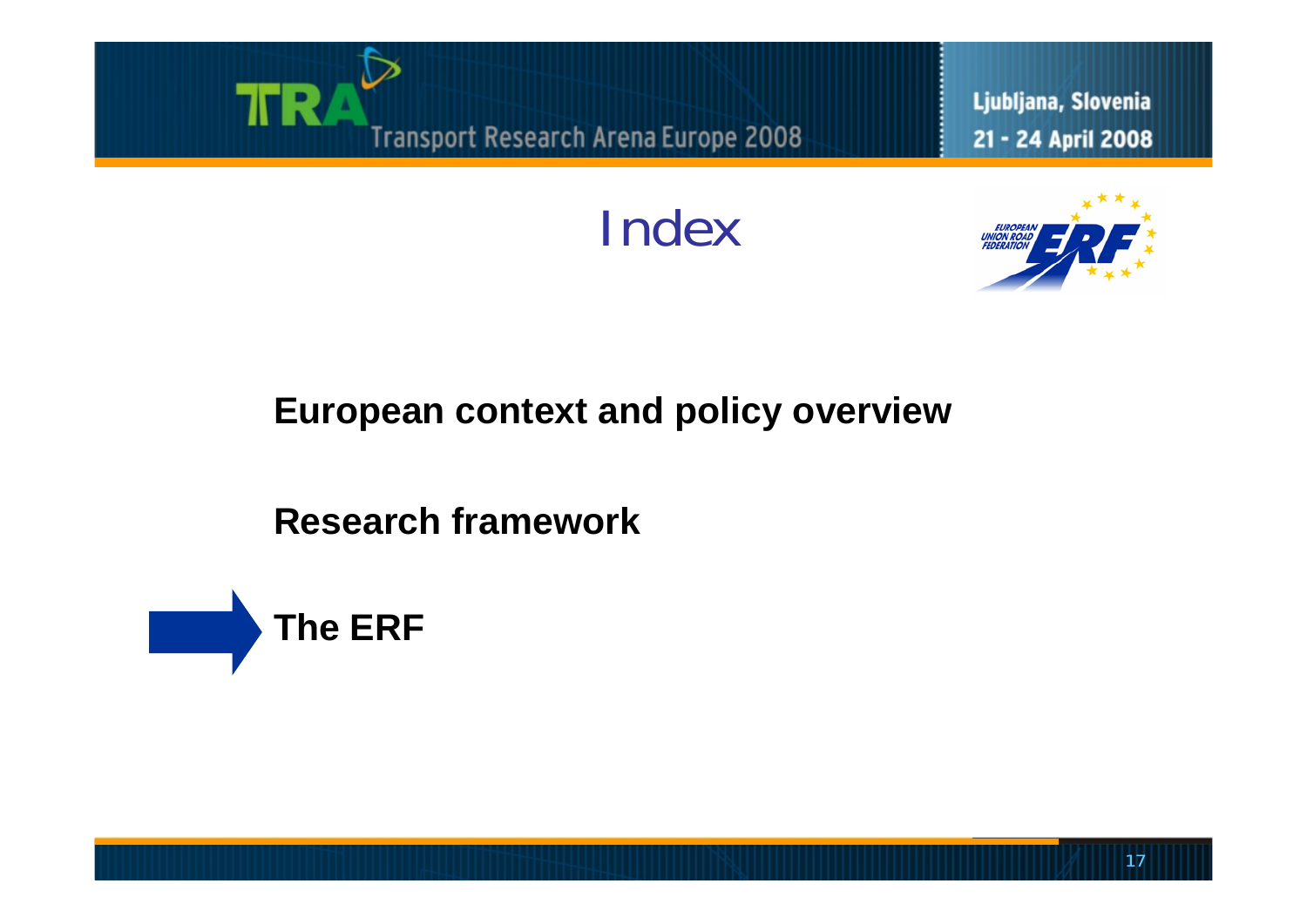![](_page_18_Picture_0.jpeg)

### "The Voice of the European Road"

![](_page_18_Picture_2.jpeg)

- ERF is the Brussels Programme Centre of the International Road Federation (IRF), founded in 1948 to offer an international forum to public and private road sector organisations
- • Three regional programme centres (Washington D.C, Geneva and Brussels) serving over 350 Members in 90 countries
- $\bullet$  An unparalleled range of services:
	- Networking and business development
	- Education and training
	- Conferences and seminars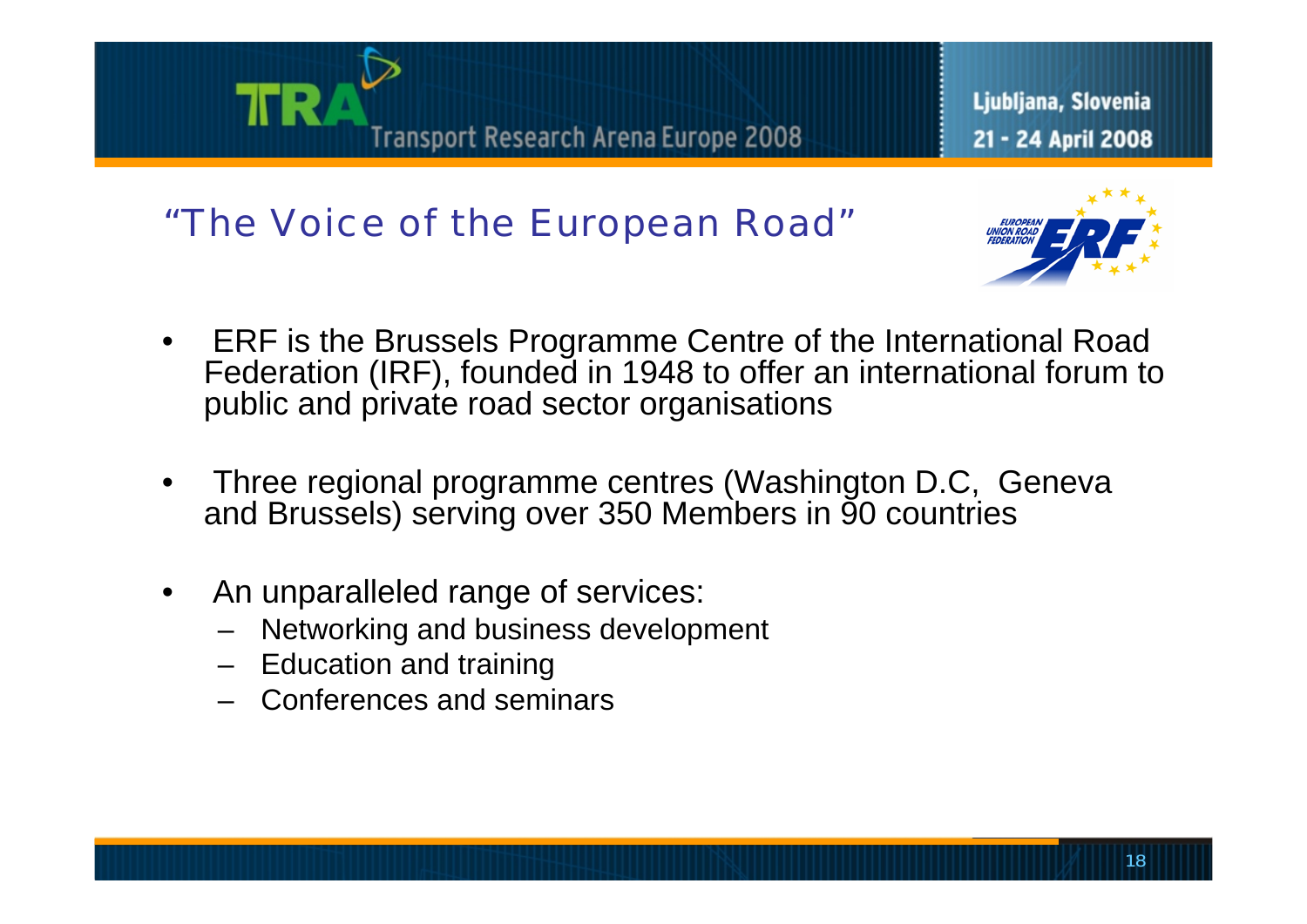![](_page_19_Picture_0.jpeg)

## ERF and safer road engineering (1/2)

![](_page_19_Picture_3.jpeg)

- $\bullet$  ERF is a *platform for dialogue and research* at the service of the European road community.
- $\bullet$  ERF initiates and supports *scientific studies and publications* aimed at improving the knowledge of the European road system.
- • ERF gives the *road community* a consistent and united voice in all transport areas:
	- –Socio-economic contribution of roads to society
	- Sustainable road construction
	- Infrastructure financing
	- Intelligent roads
	- Safer road engineering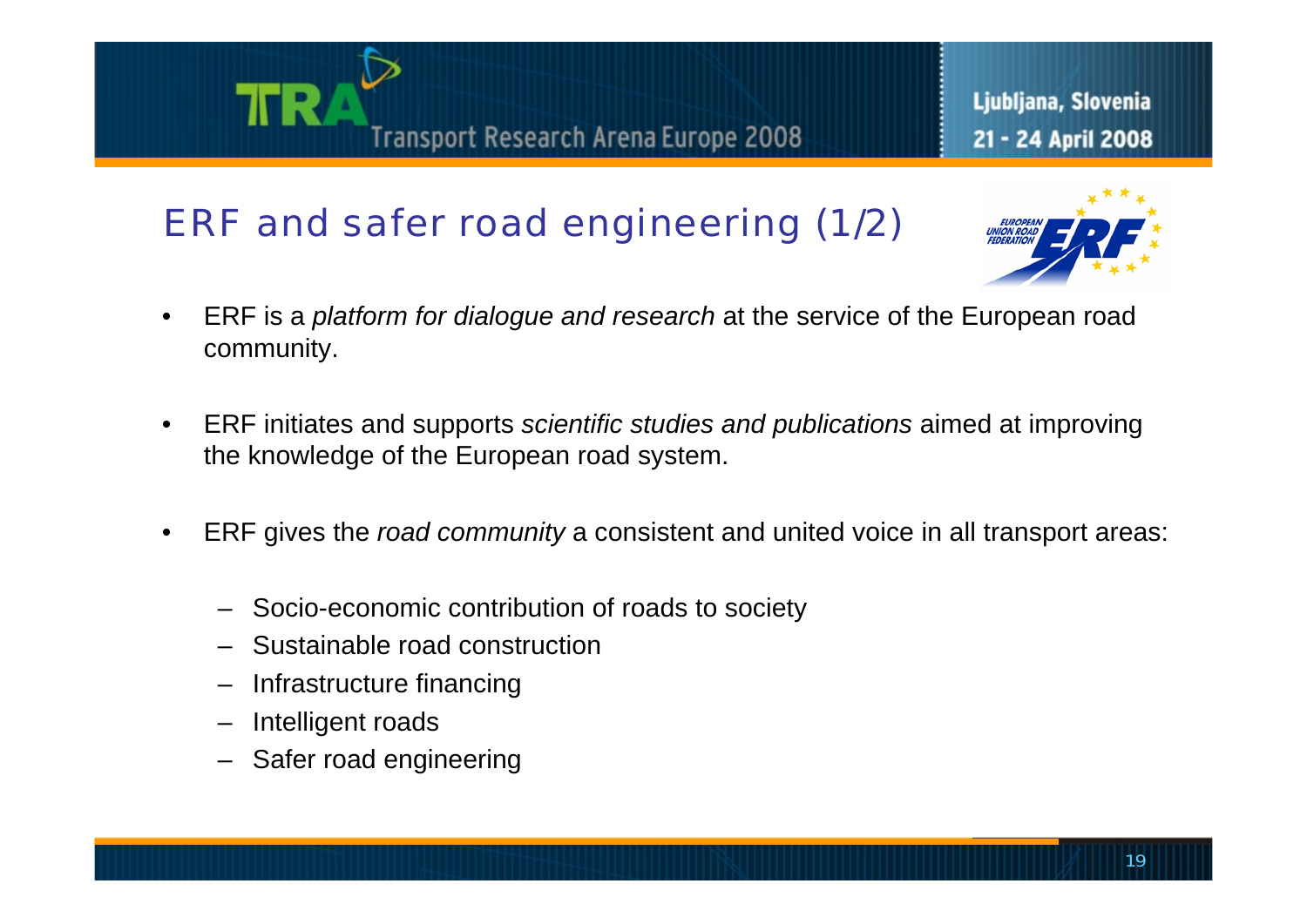## ERF and safer road engineering (1/2)

- •Signatory to EU **Road Safety Charter**
- • **Engineering Safer Roads** (Bi-monthly newsletter)
- • **Discussion Papers** ("Safety on Motorway Workzones")
- • **Publications** ("Designing and keeping roadsides safe", "Better road infrastructure, saving your life")
- •**Technical Working Groups**
- • **EU Research Projects** (RANKERS, RISER, ROBUST, Guidelines to Black Spot Management…)
- •**TAIEX Seminars**
- • **3d European Road Congress – Brussels – 25 June 2008**

![](_page_20_Picture_10.jpeg)

**All publications and informations are available at http://www.irfnet.eu/**

Ljubljana, Slovenia 21 - 24 April 2008